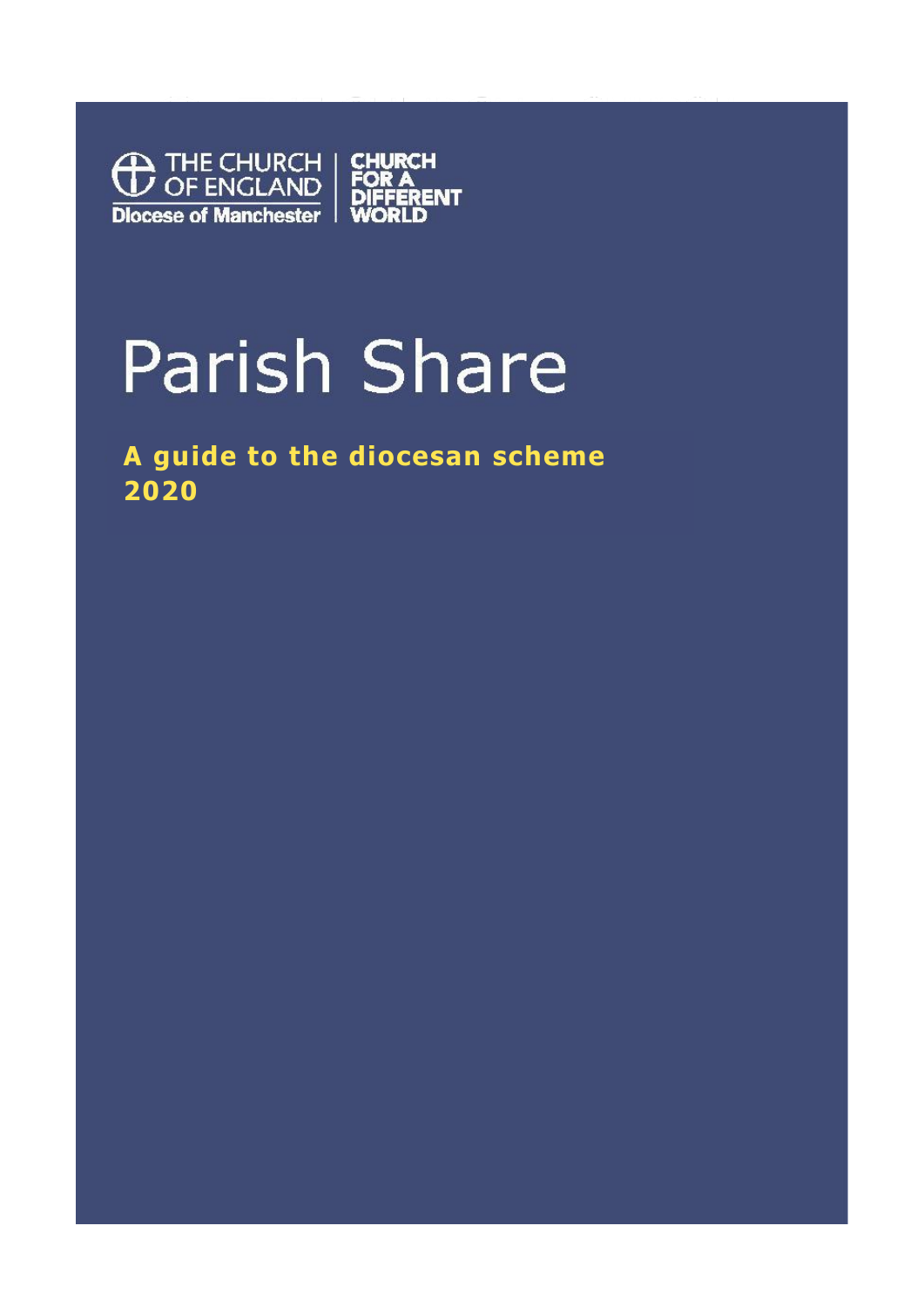| 1              |     |                                       |  |  |  |  |  |
|----------------|-----|---------------------------------------|--|--|--|--|--|
| 2              |     |                                       |  |  |  |  |  |
| 3              |     | A summary of the rules of the scheme7 |  |  |  |  |  |
|                | 3.1 |                                       |  |  |  |  |  |
|                | 3.2 | Three year rolling average 8          |  |  |  |  |  |
|                | 3.3 |                                       |  |  |  |  |  |
|                | 3.4 | Calculating the Parish Share 9        |  |  |  |  |  |
|                | 3.5 |                                       |  |  |  |  |  |
|                | 3.6 | Encouragement Scheme  12              |  |  |  |  |  |
| 4              |     |                                       |  |  |  |  |  |
|                | 4.1 |                                       |  |  |  |  |  |
|                | 4.2 |                                       |  |  |  |  |  |
|                | 4.3 |                                       |  |  |  |  |  |
| 5 <sup>1</sup> |     |                                       |  |  |  |  |  |
|                | 5.1 |                                       |  |  |  |  |  |
|                | 5.2 |                                       |  |  |  |  |  |
| 6              |     |                                       |  |  |  |  |  |
|                | 6.1 |                                       |  |  |  |  |  |
|                | 6.2 |                                       |  |  |  |  |  |
| 7              |     |                                       |  |  |  |  |  |
| 8              |     |                                       |  |  |  |  |  |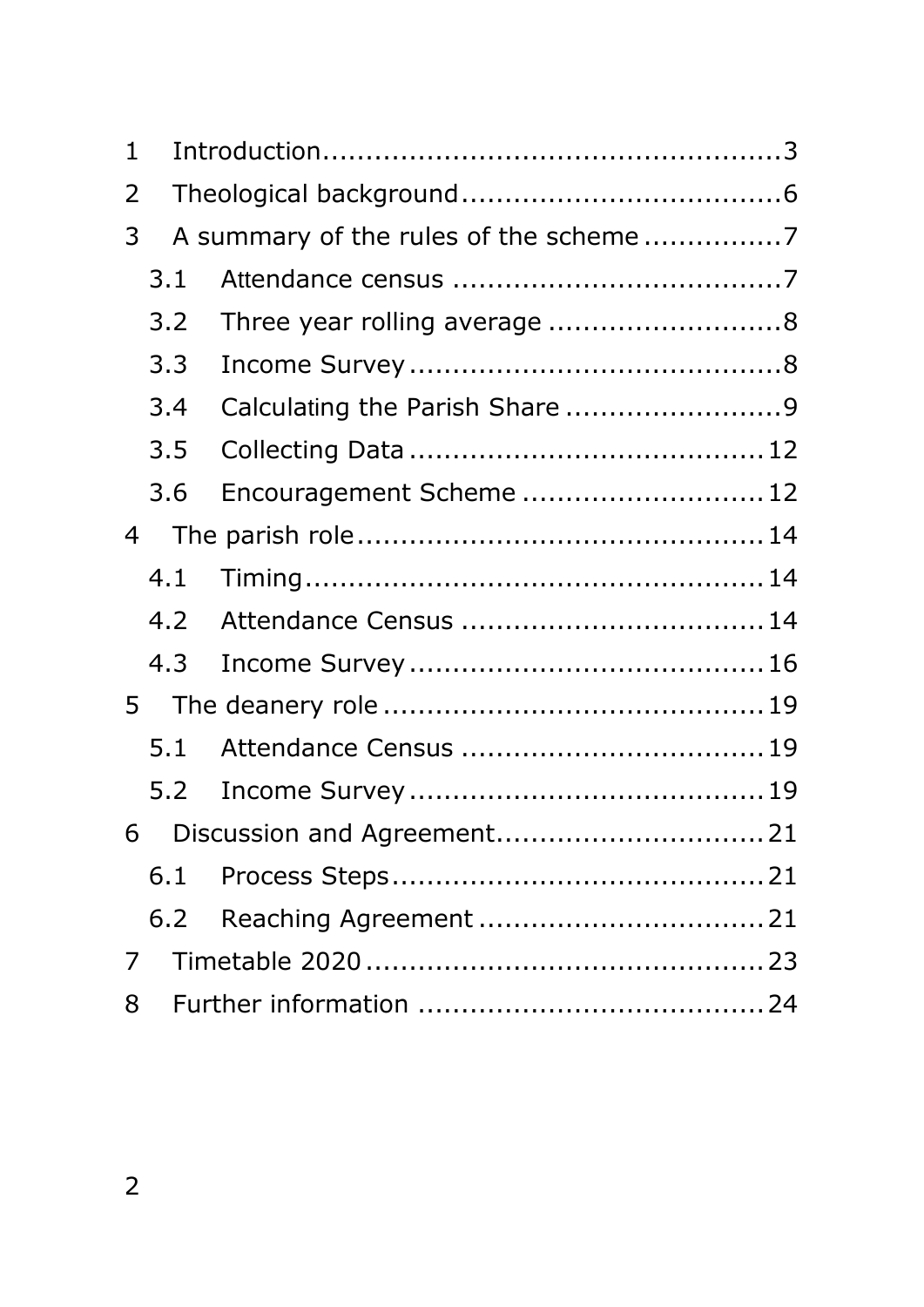# <span id="page-2-0"></span>1 Introduction

The Diocesan Synod approved an updated system for collecting Parish Share in June 2015. This followed extensive consultations with parishes by the Parish Share Review Group.

A key objective of the new system is to foster a sense of common ownership for Parish Share as well as how it contributes towards resourcing ministry and mission in our diocese.

The new system should provide more flexibility and be responsive to individual parish circumstances. We also hope that the changes will lead to greater understanding of diocesan finances in our parishes, and provide additional insight into parish issues for the Diocesan Board of Finance (DBF) through the review and reporting process.

The new system builds on the positive aspects of the old one, and now includes an opportunity for parishes to have a discussion with representatives of the Diocesan Board of Finance about their Share (see Section [6\)](#page-20-0). It also gives parishes an assessment for a three‐year period to help them with long‐term financial planning.

As part of the new system, representatives of the DBF will meet with parishes to discuss their assessments. A summary of how the scheme works can be found in Section [3.4.](#page-8-0)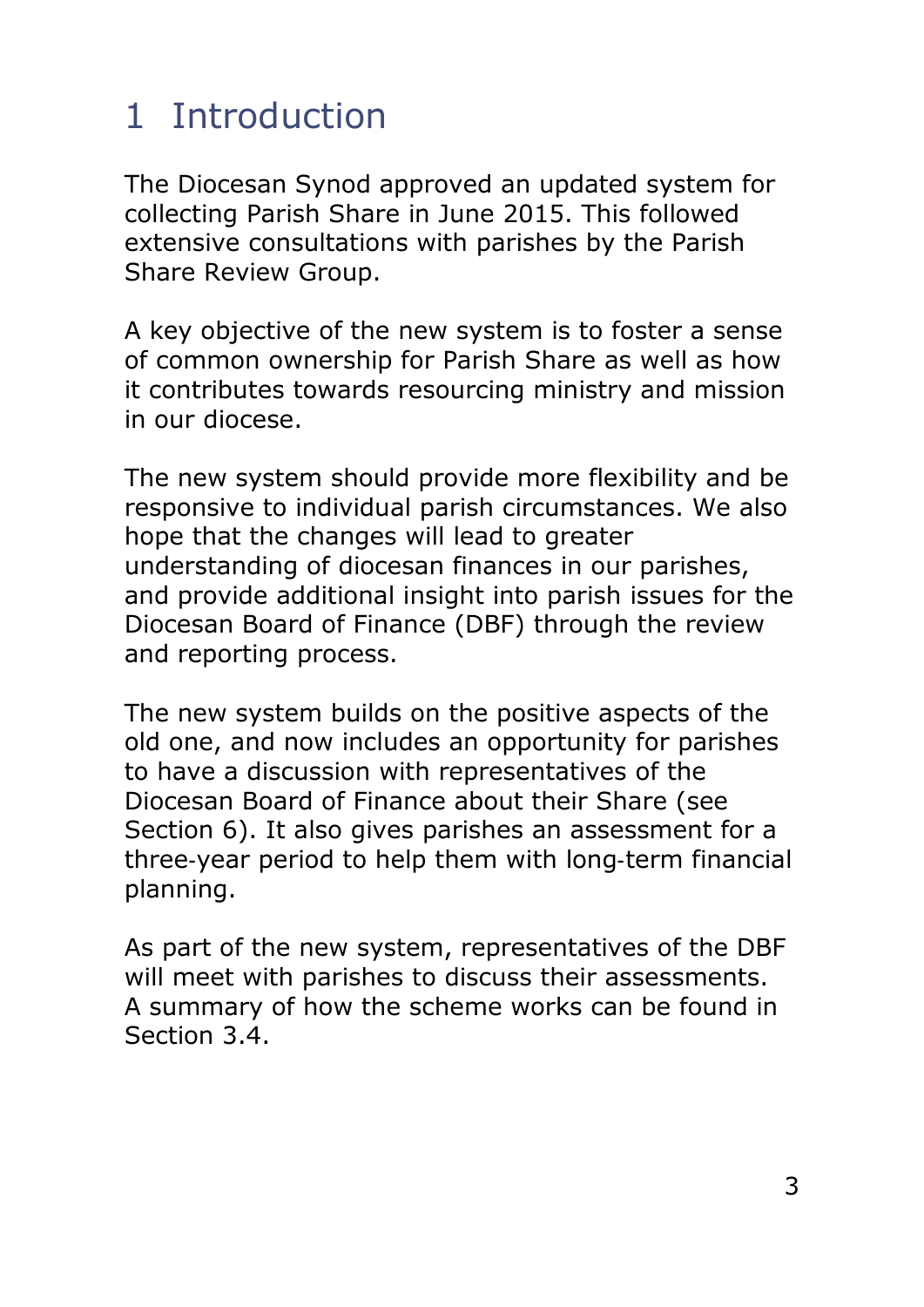#### **What is Parish Share used for?**

Parish Share is used mainly to meet the costs of stipendiary clergy. Around 70% of the diocesan budget goes on 'people costs' to support ministry and mission across the Diocese. However, the total amount of Parish Share requested is less than the costs of having our full allocation of stipendiary clergy. The 2019 cost of a parish priest is about £46,614 per year (stipend, national insurance, pension contribution and housing).

Parish Share helps fund a variety of ministry across the whole Diocese.

#### **Principles of the Parish Share scheme**

The Parish Share Scheme is based on two main principles:

#### **Who pays?**

The people who attend church regularly and form the heart of the church are responsible for resourcing the ministry and local mission of the church. This is an expression of care between individuals and between congregations.

#### **How much do they pay?**

Those who are wealthier should pay more towards these costs than those who are poorer, in accordance with the Biblical principal of proportional giving.

Inevitably, as with any Parish Share scheme which is recalculated on an annual basis, some parishes are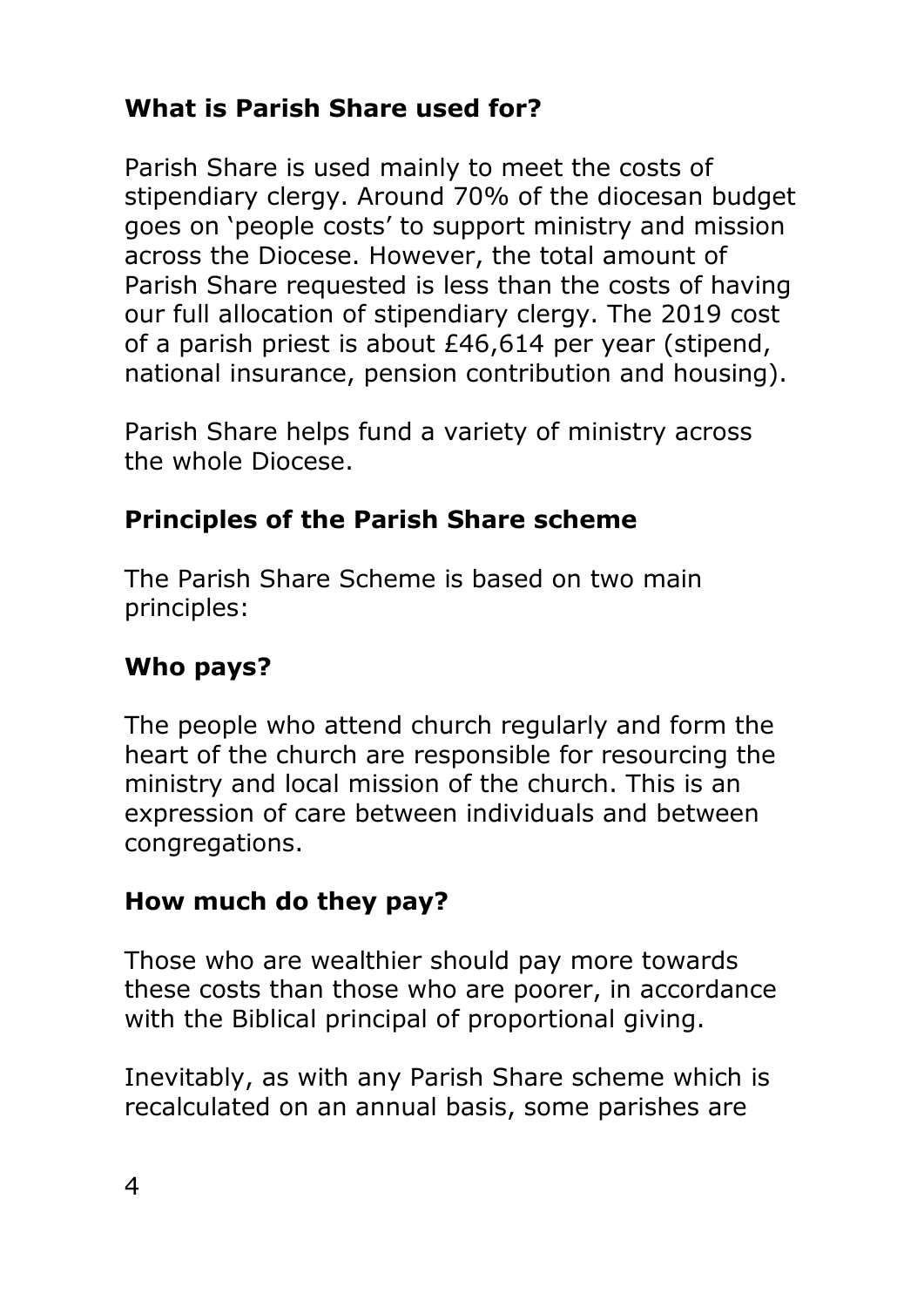likely to be asked to pay less each year – and some parishes more.

The Parish Share Review Group and Diocesan Synod trust that the scheme embodies sound theological principles that will encourage clergy and lay people to play their part in responding joyfully to all God's gifts and resourcing the Church's mission across the diocese.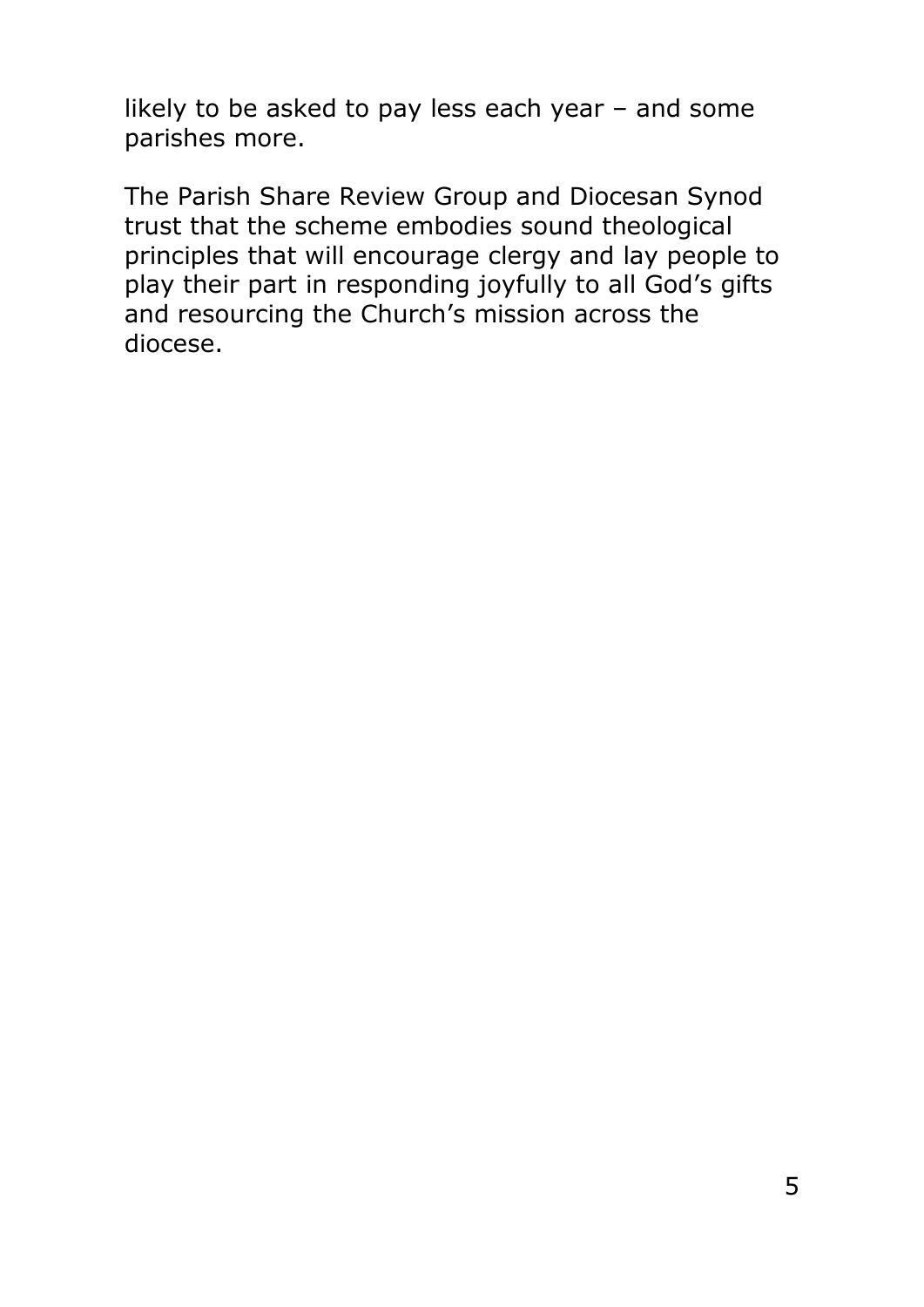# <span id="page-5-0"></span>2 Theological background

#### **Theology – 'each according to their means'**

The theological underpinnings of our approach to Parish Share are based on teaching from both the Old and New Testaments. In the Old Testament the Law enshrines giving as part of our religious duty and it is proportional, or akin to tithing. "Give to God as he has given to you." The main use of tithes was to resource the ministry of the priests and Levites. Within the understanding of the tithe, a real generosity towards God, neighbour, stranger and the poor is encouraged, and celebrated.

In the New Testament we hear of God's wonderful gift to us in Jesus who gives all he has for us and our redemption. Jesus teaches us the generosity of God, who knows our needs and provides for us. In Acts we hear of the practical sharing of resources between individuals and congregations to support those in need and the Church leaders in their mission.

We are called to give in proportion to what has been given to us, and to do that on a weekly basis. We are encouraged to recognise that "God loves a cheerful giver". Paul's teaching about the body of Christ tells us of the need to share resources between people and congregations so that all God's gifts can be used in worship, teaching and mission. As a diocese, we are called to work together as "One Body" in sharing ministry, and local mission, with all our resources.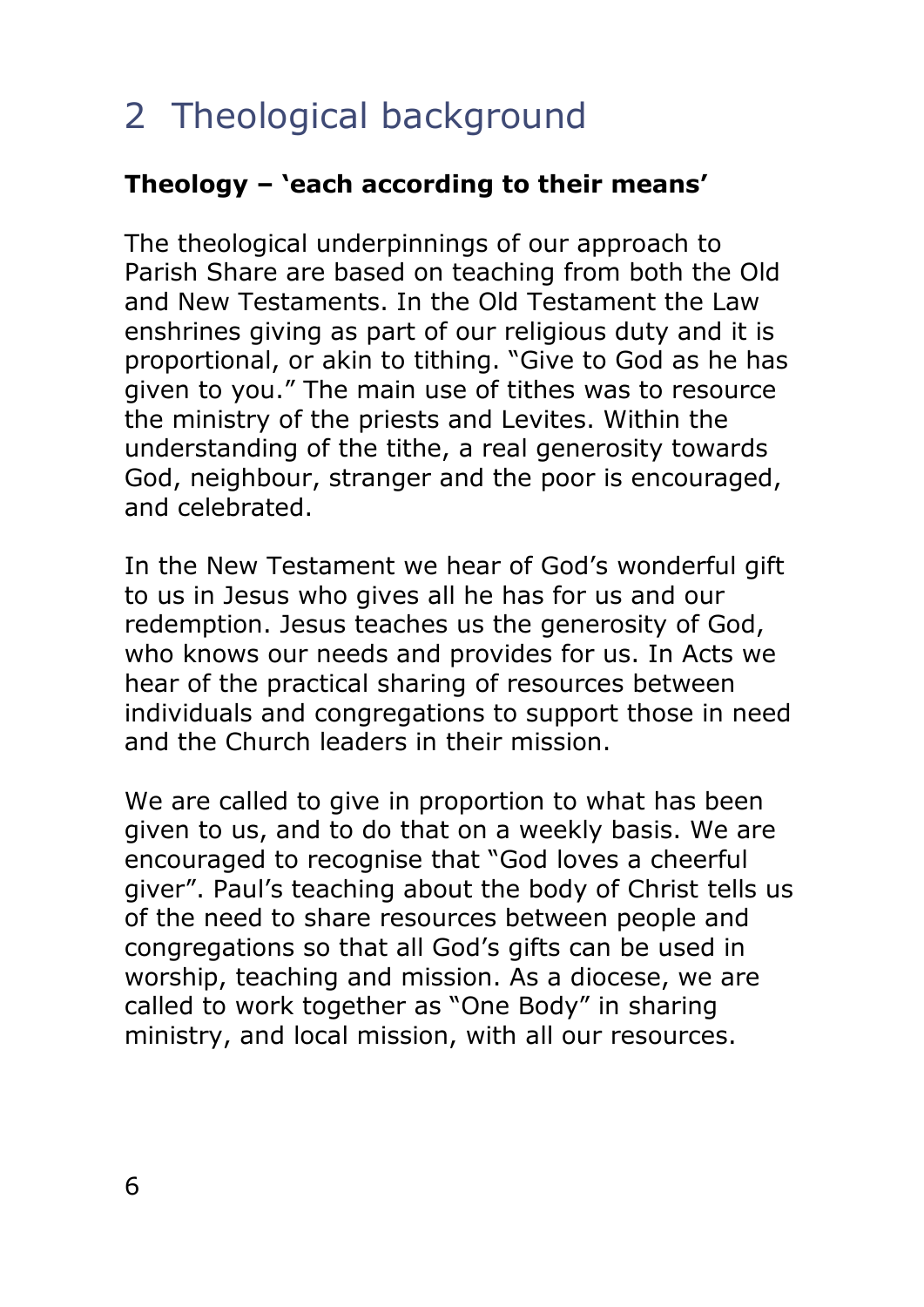# <span id="page-6-0"></span>3 A summary of the rules of the scheme

There are three factors that are used to calculate the Parish Share:

- A count of the members of each congregation that attend church at least 12 times per year, averaged over three years;
- The number of Parish Income Points which is related to the annual incomes of regular members of each congregation; and
- The total amount of money to be raised by the Diocese via Parish Share.

Also the number of children and young people that attend church on a Sunday at least 12 times per year is used in the calculation – see section [3.4.](#page-8-0)

## <span id="page-6-1"></span>3.1 Attendance census

The census will be carried out over the first four Sundays in October and the weekdays following them and will include all services and acts of worship (including weddings, funerals, baptisms, etc.) in a church or parish centre of worship.

Individual attendees should only be counted once each week.

Those to be included in the census are all people aged 16 and over who have attended a church or centre of worship as their primary place of worship 12 times or more in the preceding year.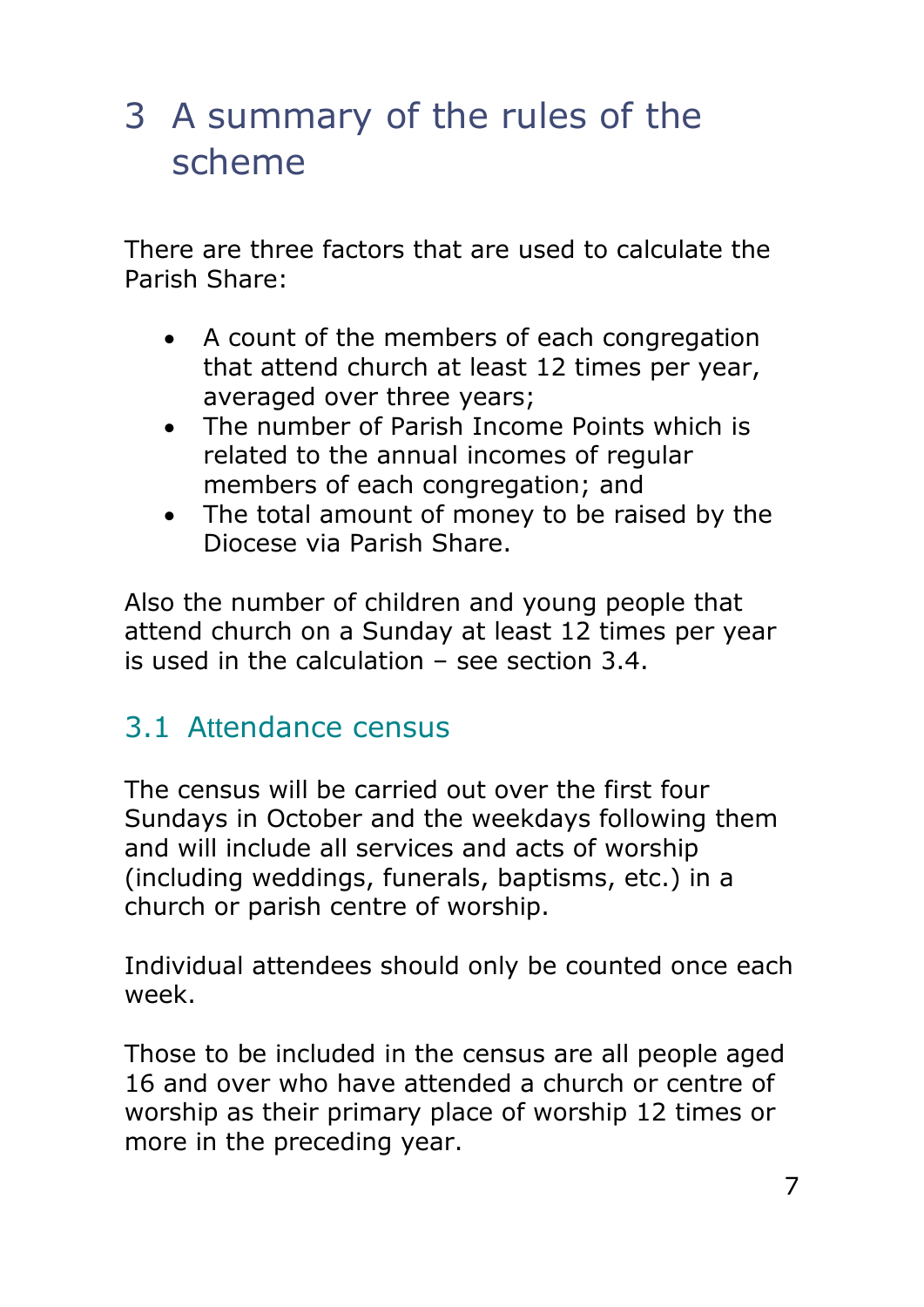Each church or centre of worship is counted separately.

The Average Weekly Attendance shall be the total count for the four-week census period divided by four.

## <span id="page-7-0"></span>3.2 Three year rolling average

A rolling average of three attendance censuses and three income surveys are used.

#### <span id="page-7-1"></span>3.3 Income Survey

Income data is collected using an anonymous survey of individual income which is defined as "an individual's salary or wages, interest from bank, building society or National Savings accounts, dividends from shares and investments, pension benefits and personal allowances or pocket‐money, but not student loans."

Those to be included in the survey are the same as those who are counted within the attendance census.

Personal income only is to be taken into account, i.e. not income of other household members.

The income survey is carried out in October on an annual basis. The median average income resulting from the survey is converted to Parish Share Points for the purposes of the Share calculation.

For each church or centre of worship, a response rate equivalent to 70% or more of the current year's Average Weekly Attendance should be viewed as representative. The results from the income survey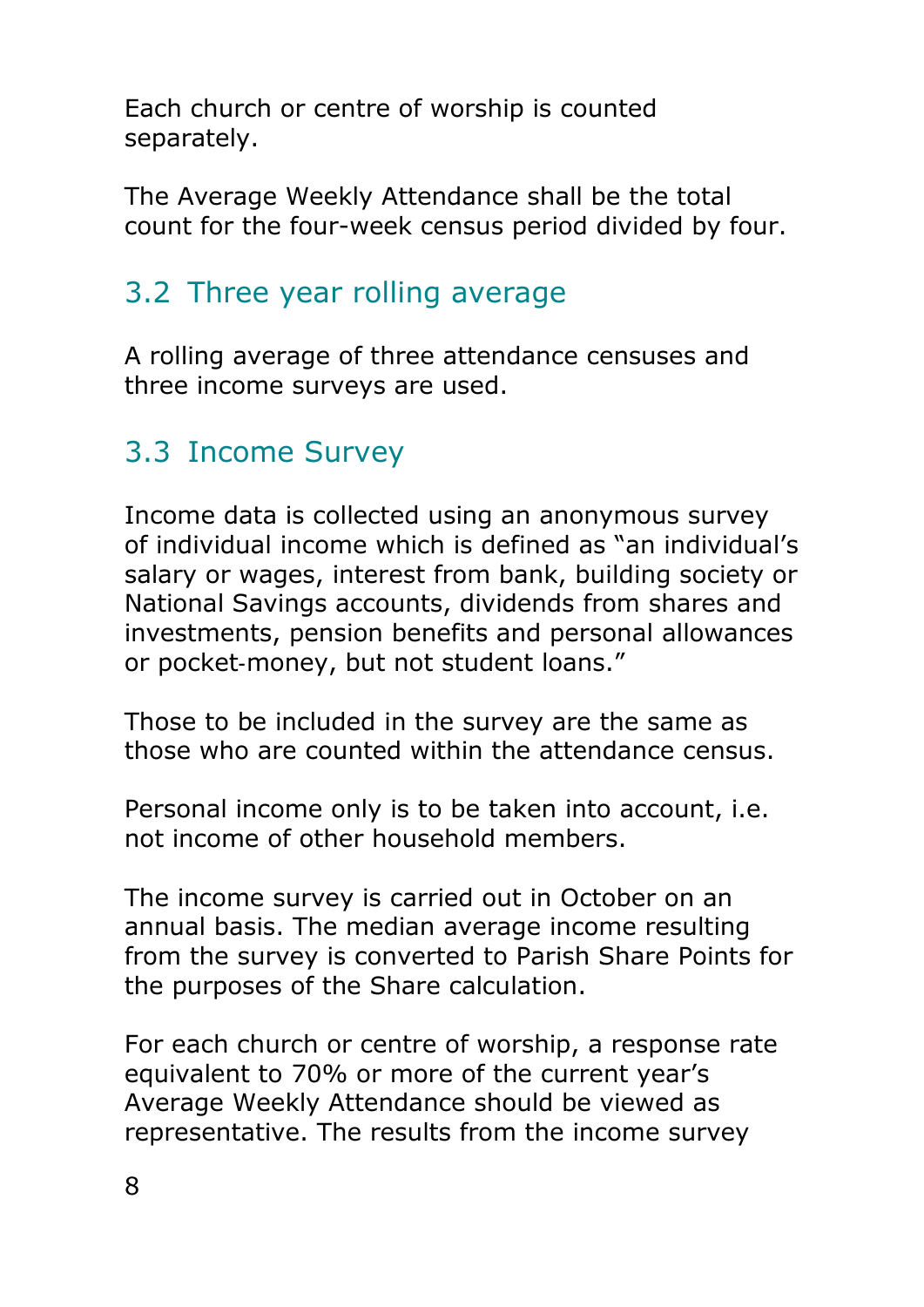forms are collected and scaled up or down to match 100% of the current year's Average Weekly Attendance.

*For any church or centre of worship where a response of less than 70% of the current year's Average Weekly Attendance is recorded, the Deanery Standing Committee should consult with the PCC and Archdeacon and set the Income Points for that congregation.*

## <span id="page-8-0"></span>3.4 Calculating the Parish Share

The four elements of the Parish Share calculation are, for each church or centre of worship:

- Average Weekly Attendance (averaged over three years)
- Children and Young People Average Sunday Attendance
- Parish Income Points (averaged over three years)
- The total amount of money to be raised by the Diocese from Parish Share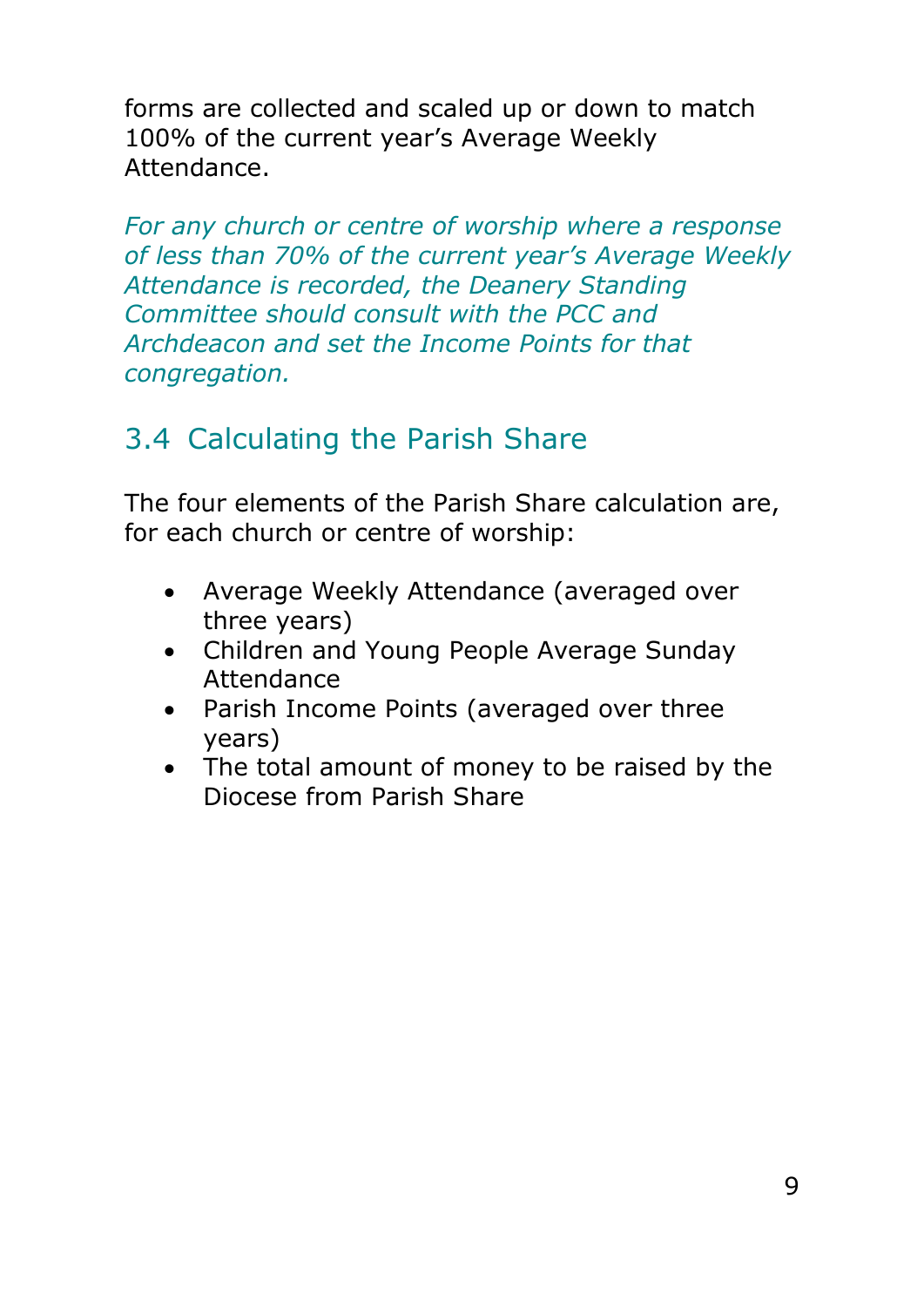| <b>Rolling</b><br><b>Average</b><br><b>Weekly</b><br><b>Attendance</b>                                                    | X | <b>Rolling</b><br><b>Average</b><br><b>Parish</b><br><b>Income</b><br><b>Points</b> | X. | 100%<br><b>CHYPS</b><br>subsidy |                                                | <b>Parish</b><br><b>Share</b><br><b>Points</b>              |
|---------------------------------------------------------------------------------------------------------------------------|---|-------------------------------------------------------------------------------------|----|---------------------------------|------------------------------------------------|-------------------------------------------------------------|
| <b>Total</b><br>amount of<br>money to<br>be raised<br>from<br><b>Parish</b><br><b>Share</b>                               | ÷ | <b>Parish Share Points for</b><br>all churches and centres<br>of worship            |    |                                 |                                                | Value of 1<br><b>Parish</b><br><b>Share</b><br><b>Point</b> |
| Value of 1<br><b>Parish</b><br><b>Share</b><br><b>Point</b>                                                               | X | <b>Parish Share Points for</b><br>whole parish                                      |    |                                 | <b>Target</b><br><b>Parish</b><br><b>Share</b> |                                                             |
| <b>Actual</b><br><b>Target Share adjusted by any transitional</b><br><b>Parish</b><br><b>arrangements</b><br><b>Share</b> |   |                                                                                     |    |                                 |                                                |                                                             |

**Additional elements of the calculation**

Two additional elements are included in the scheme as follows:

**Parish Share Stabiliser:** annual movement in the Parish Share request for individual parishes is limited to no more than  $+/$ - 10% plus the movement in the overall Parish Share request from the diocese. For example, if the overall request increased by 2.5%,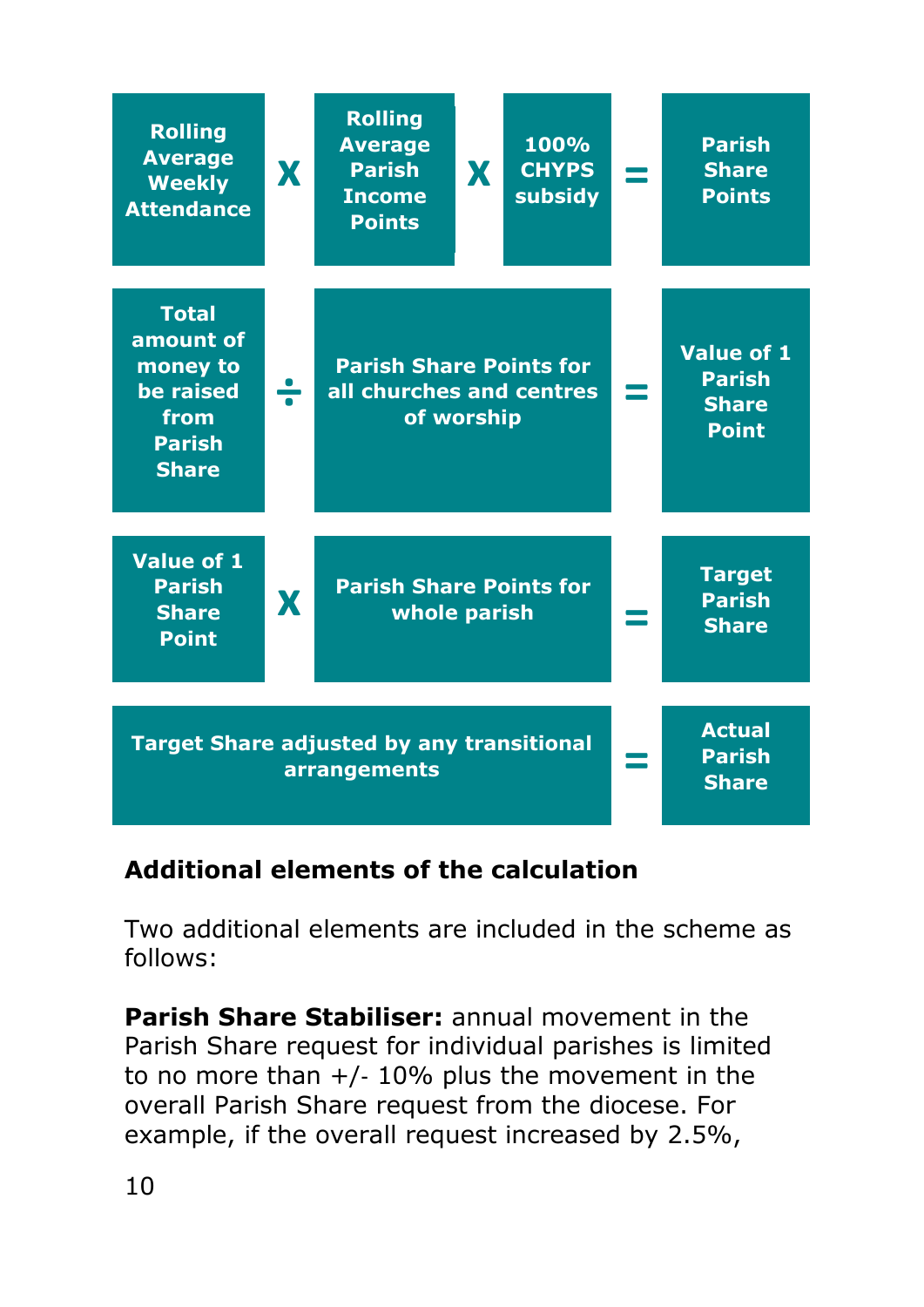annual movement in the request for any one parish shall be limited to between  $-7.5%$  and  $+12.5%$ . Any share allocation outside of these limits shall be reallocated across all parishes in the diocese using the standard Parish Share calculation.

The Parish Share Stabiliser is only used to calculate the parish share request for any parishes that require an initial Discussion and Agreement meeting (see Section [6\)](#page-20-0). For parishes that have completed the three-year Discussion and Agreement cycle, the parish share request does not take into account the Parish Share Stabiliser.

#### **Children and Young People Subsidy (CHYPS):**

parishes receive a reduction in their total Parish Share Points dependent on the Average Sunday Attendance (ASA) of children and young people (measured during the attendance census). The level of subsidy is as determined by Bishop's Council, but for 2020 shall be:

| <b>Children ASA</b> | <b>Subsidy</b> |
|---------------------|----------------|
| $0 - 9$             | 0%             |
| $10 - 19$           | 1.5%           |
| $20 - 39$           | 3%             |
| $40 - 59$           | 6%             |
| 60-79               | 9%             |
| 80-99               | 12%            |
| $100+$              | 15%            |

Attendance census forms request details of the total number of children and young people attending, and the number who have attended fewer than 12 times in the past 12 months. The CHYPS subsidy will be determined on the Sunday attendance of children and young people attending 12 or more times.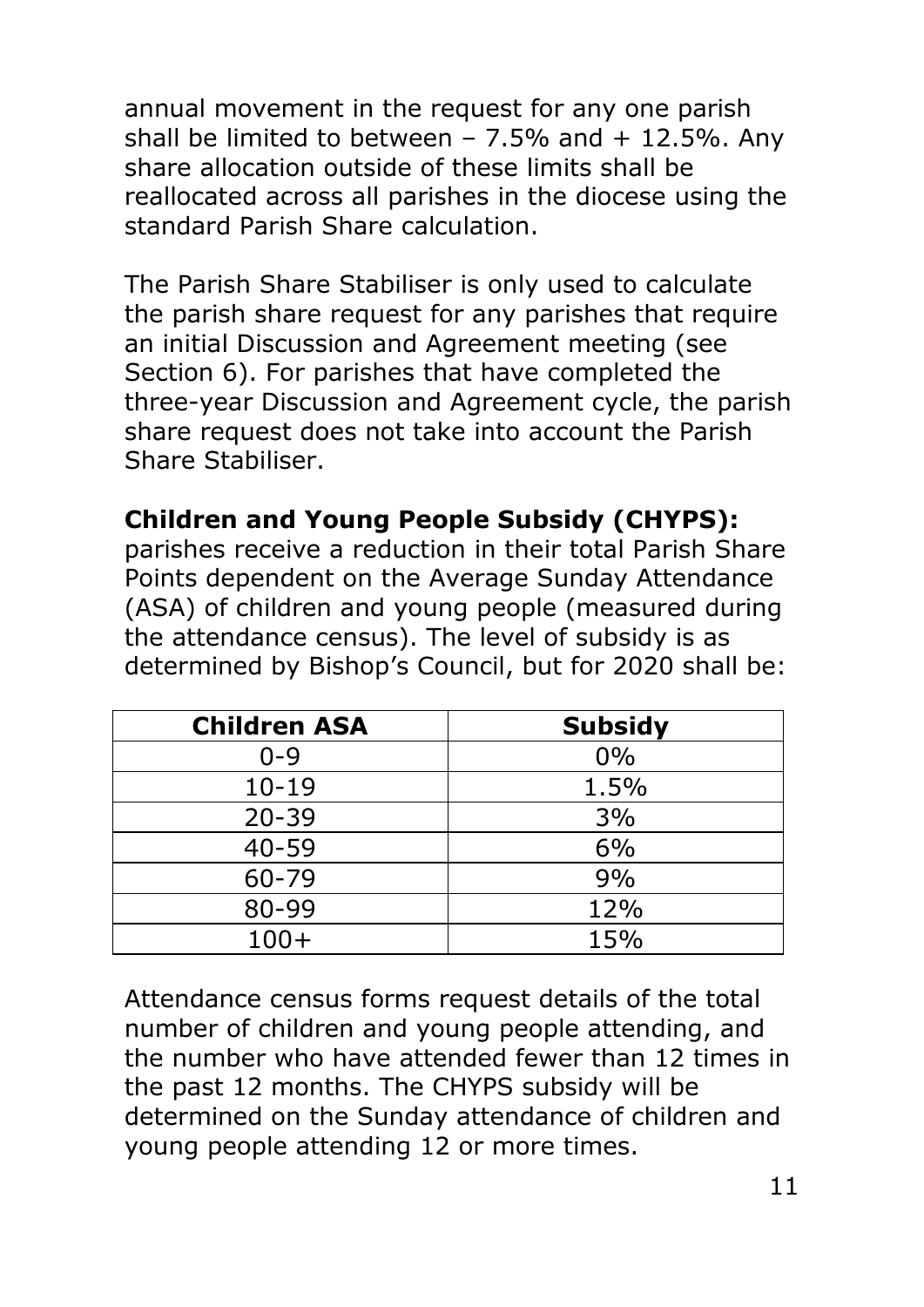## <span id="page-11-0"></span>3.5 Collecting Data

#### **Attendance census**

The DBF Finance and IT Department will collate the returns for each parish.

#### **Income Survey**

The Deanery Standing Committee or its nominated persons will collect and collate the income surveys for each parish in the deanery and submit them to the DBF Finance and IT Department.

The Deanery Standing Committee or its nominated persons will negotiate with the Archdeacon and PCC if any parish's income survey is not representative.

## <span id="page-11-1"></span>3.6 Encouragement Scheme

An Encouragement Scheme encourages parishes to make regular payments towards their Parish Share Assessment.

The Encouragement Scheme requires the following payments to have been made:

| 25%  | To be paid by $31st$ March               |
|------|------------------------------------------|
| 50%  | To be paid by 30 <sup>th</sup> June      |
| 75%  | To be paid by 30 <sup>th</sup> September |
| 100% | To be paid by 4 <sup>th</sup> January    |

A credit equal to 2% of the qualifying year's Parish Share Assessment will be made to your Parish Share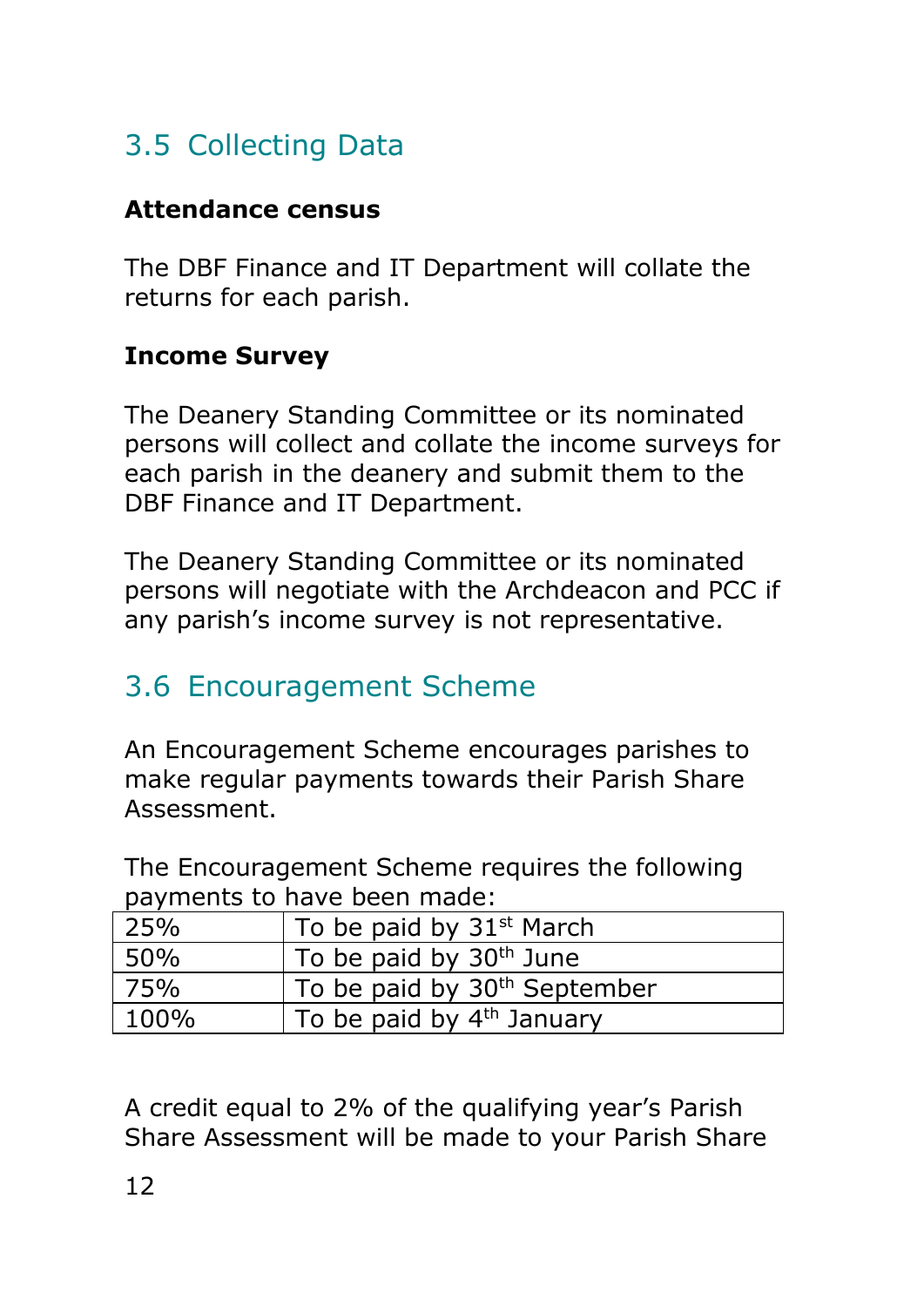account in the following January if the above targets are achieved.

For example, if a parish meets the payment schedule above in 2019, a credit of 2% of their 2019 Parish Share shall be posted to their Parish Share account in January 2020.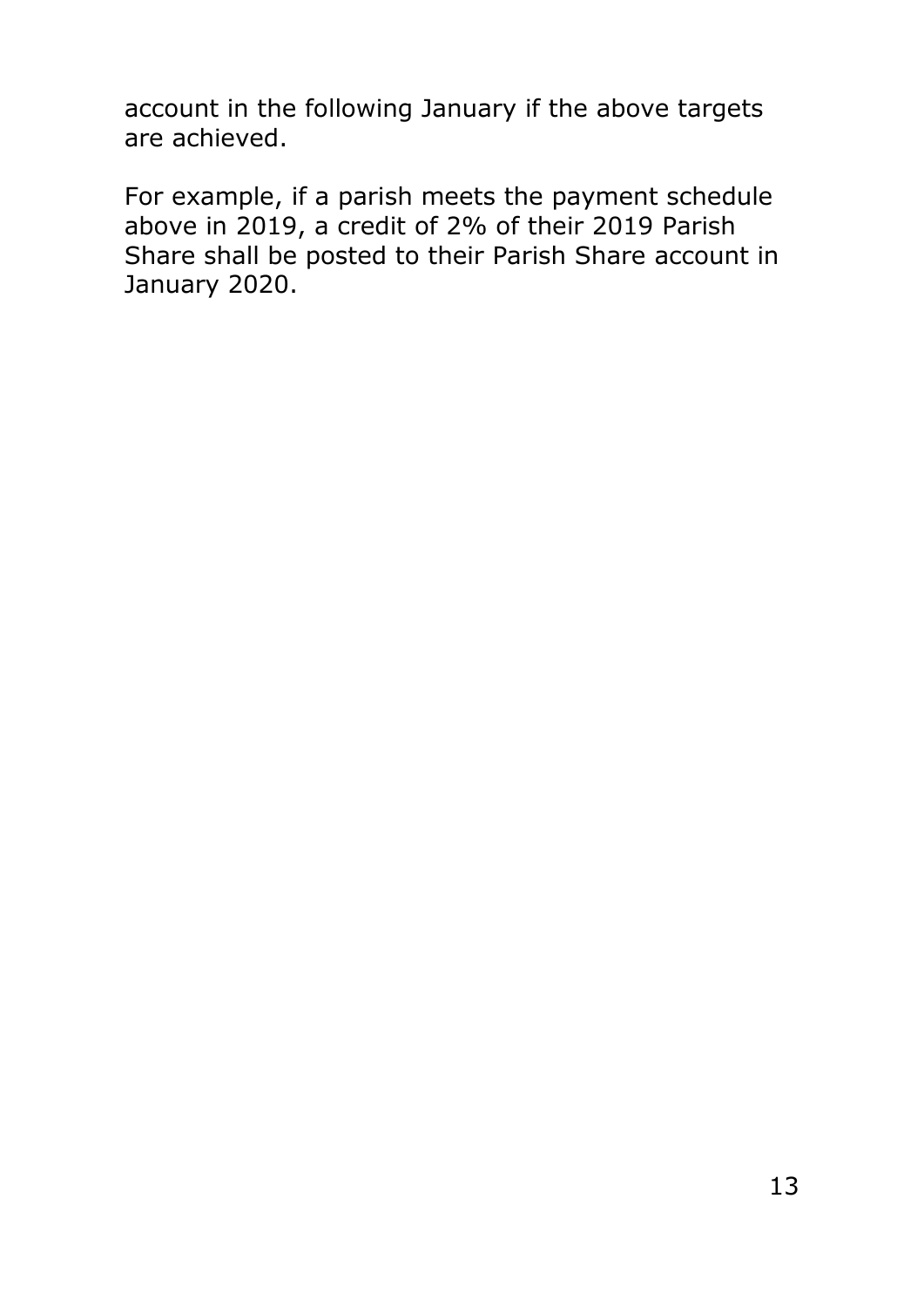# <span id="page-13-0"></span>4 The parish role

## <span id="page-13-1"></span>4.1 Timing

Where possible, instructions and forms will be sent to the parish a month prior to the census and survey commencing.

## <span id="page-13-2"></span>4.2 Attendance Census

A summary of the rules is set out above in section [3.1.](#page-6-1)

Before looking at practicalities, it is worth thinking about the purpose of the count.

It is to get an estimate of a parishes' relative numerical strengths of regular attendees. Remember, the scheme is based on the principles that those who are committed members of the church should pay for its ministry and mission. It is believed that the more people who attend a church regularly, the more able it will be to contribute to the costs of ministry and mission met through the Parish Share.

Of course, it is not simple to decide who should be included in the average weekly attendance. While many church members attend every week, anyone can be ill or on holiday; some have family or work commitments which take them out of the parish every month, etc. On the other hand, some churches have many baptisms during a year, attended by people who will not visit the church again.

The whole Parish Share system relies on honesty and trust. In some congregations the Wardens will know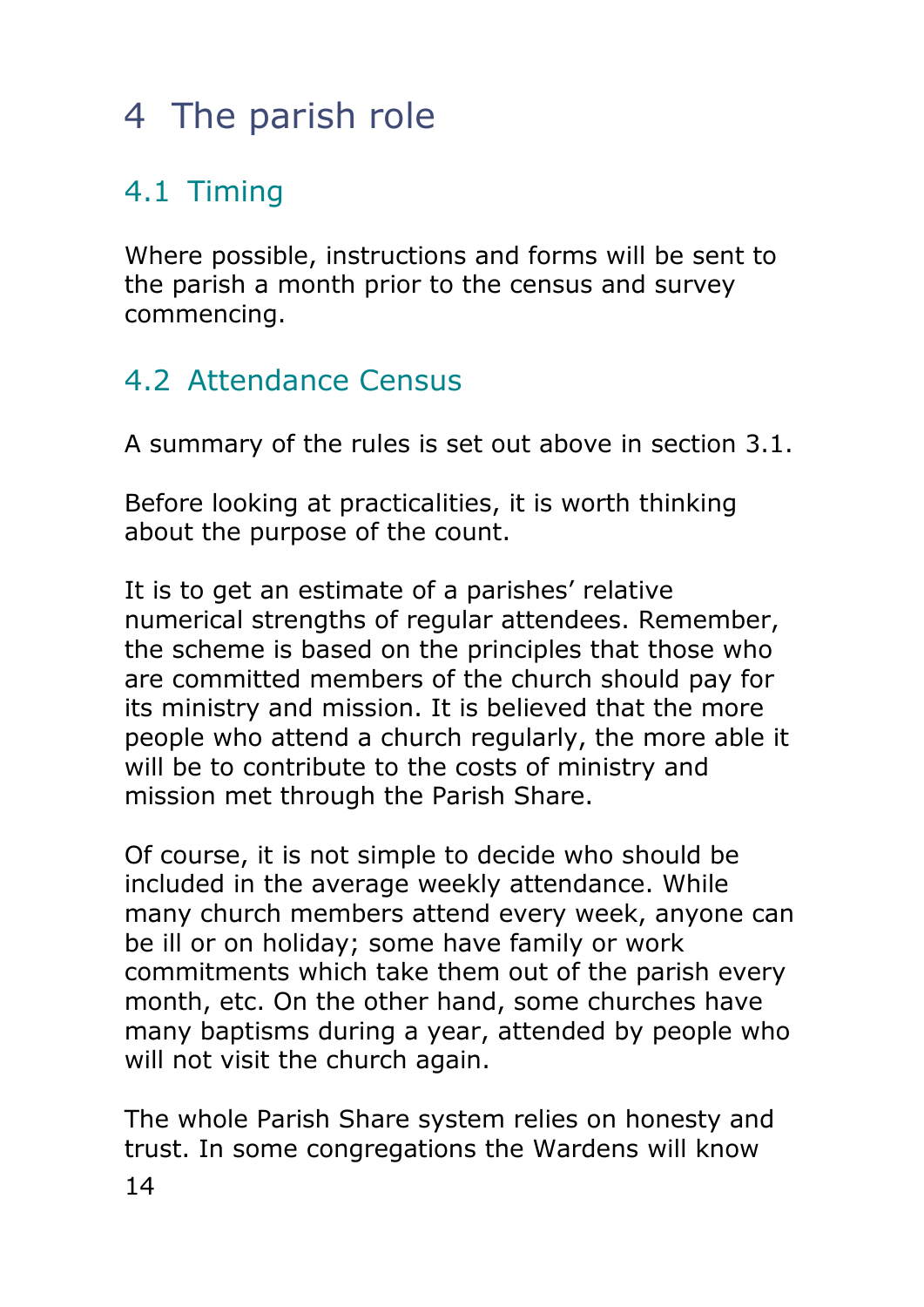exactly who the regular attendees are. In others, size may make an accurate count difficult.

The rules of the scheme are explicit about who to count but not how to count. Parishes can, and must, be trusted to arrive at an honest figure in the way that is most appropriate to their circumstance.

If you underestimate the number of 'fringe' members, your parish will pay more in Parish Share than it should, but if you overestimate the number, then all other parishes will be asked to pay more than they should. However, deaneries have a responsibility to monitor and approve the figures before they are used and might ask for clarification if your figures seem unusual in some way.

Judgement is needed and must be exercised. When carrying out the count simply do the best you can, being fair to your own parish and to others.

To help with the task of estimating the 'fringe' attenders the following suggestions are offered:

In many parishes the clergy and/or parish officers (e.g. churchwardens) know all members of the church well. In these circumstances it should not be too difficult to identify the people who normally attend less than 12 times per year. It might be helpful to prepare a list of all church members before the count to use for reference and discussion.

In churches where this is not possible the members of the congregation could be directly involved in the process, e.g. some parishes have issued everyone who comes with a slip of paper to be handed in by regular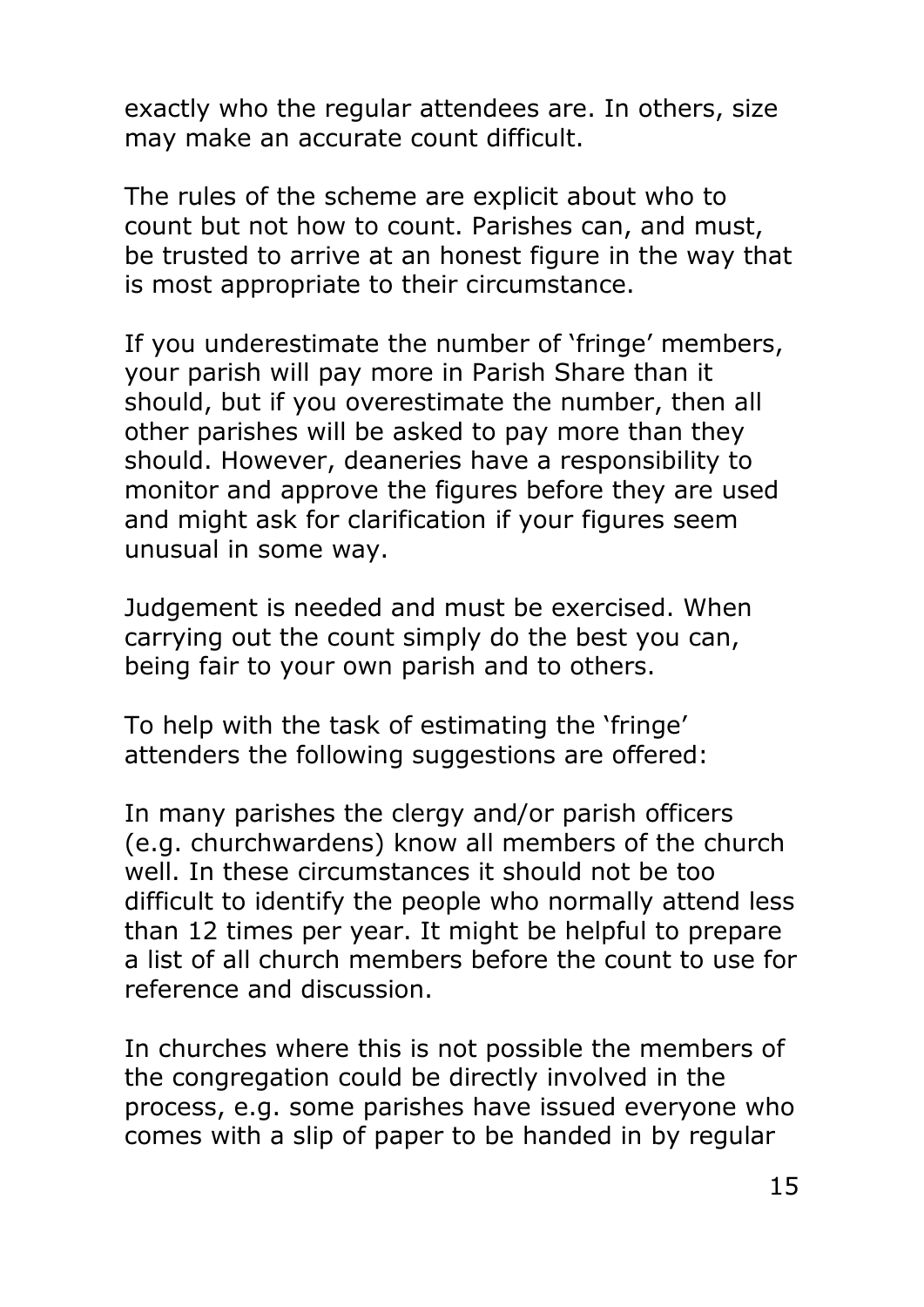attenders. Others have used a slot during the notices for a hand‐count of different groups (e.g. people who normally come weekly, those who come at least once a month or people who have already been to church at an earlier service in the week).

You will be provided with a worksheet to help work out your attendance figures together with the census form.

Parishes submit their completed census forms to the diocese according to the timetable set each year.

#### <span id="page-15-0"></span>4.3 Income Survey

A summary of the rules is set out above in section [3.3.](#page-7-1)

As with the Attendance Census it is worth considering the reason for carrying out an individual income survey. It is to get an estimate of the relative giving potential in parishes. Following on from the theology above there is an assumption that the greater an individual's income the more, potentially, they are able to give to the work of the church. Therefore, a measure of relative incomes is useful in calculating the proportion of Parish Share that should be asked of each parish. The Income Survey is not part of a tax regime – it is based on relative potential.

Each parish will need to add the name of the church or centre of worship and photocopy sufficient forms as required.

During the consultations a number of people have related various scenarios and asked which income box should be ticked.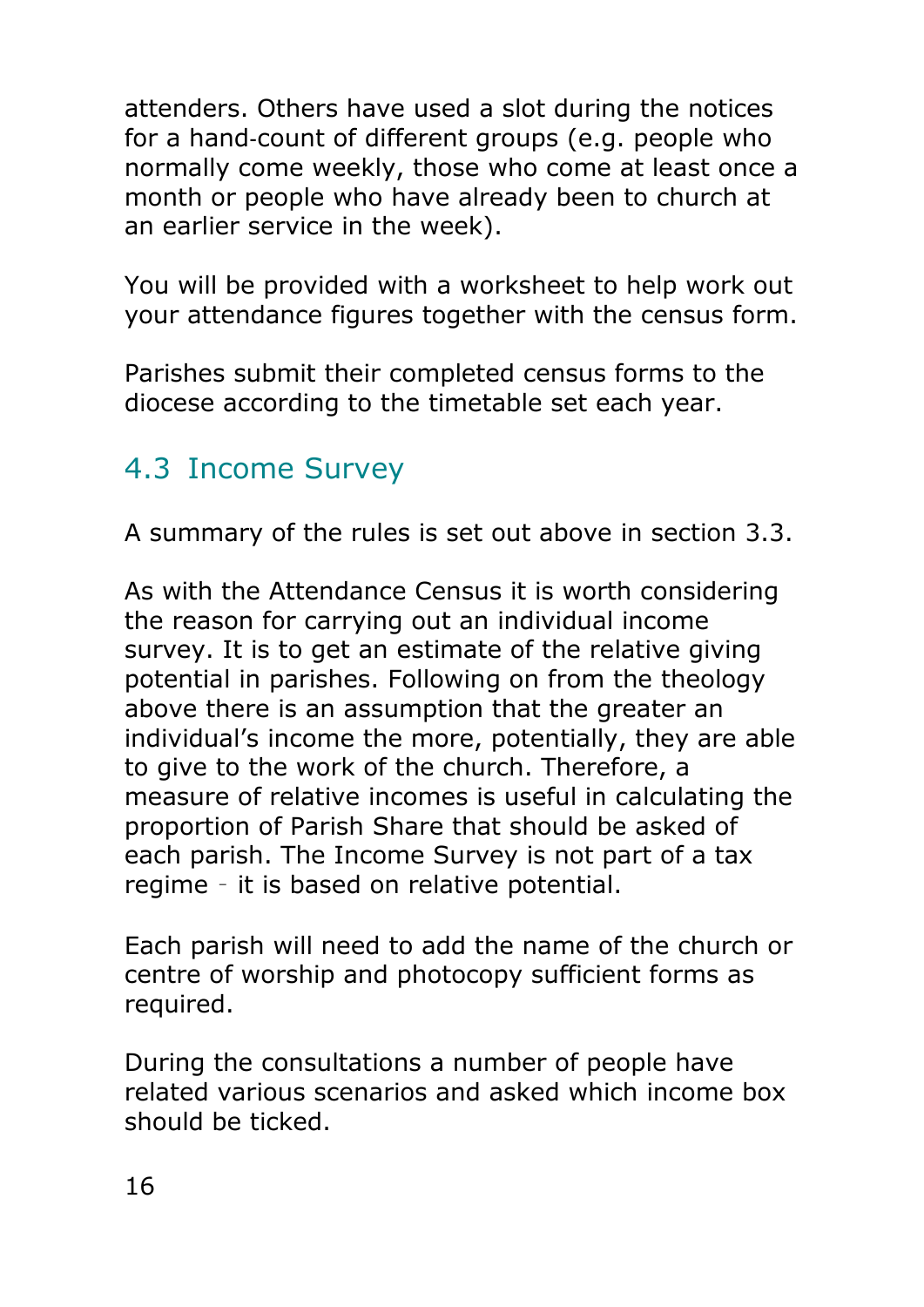The survey is anonymous and no‐one in the parish will see the completed forms. However, if a person chooses to ask for help in completing the form then assistance should always be given.

Each parish will need to provide for each church or centre of worship one or more sealed boxes in which completed forms can be placed. A suitable box from a supermarket or the box from a carton of A4 photocopier paper should do. At the end of the survey period, the sealed box should be delivered to the nominated person within the deanery. Please don't forget to label the box with the name of the church or centre from which it comes.

It is recommended that at the main services during the period of the Income Survey, the reason and method for the Income Survey is shared with the congregation.

#### **Examples of good practice**

- Explain the reason for the forms at the beginning of the service.
- Give survey forms and pencils to all members of the congregation, as they arrive.
- Having explained the reason for the forms at the beginning of the service, ask those who attend 12 times a year or more to fill the form in there and then.
- In one church, the forms were collected and put in the box during the service. In another, people were asked to post the forms at the end of the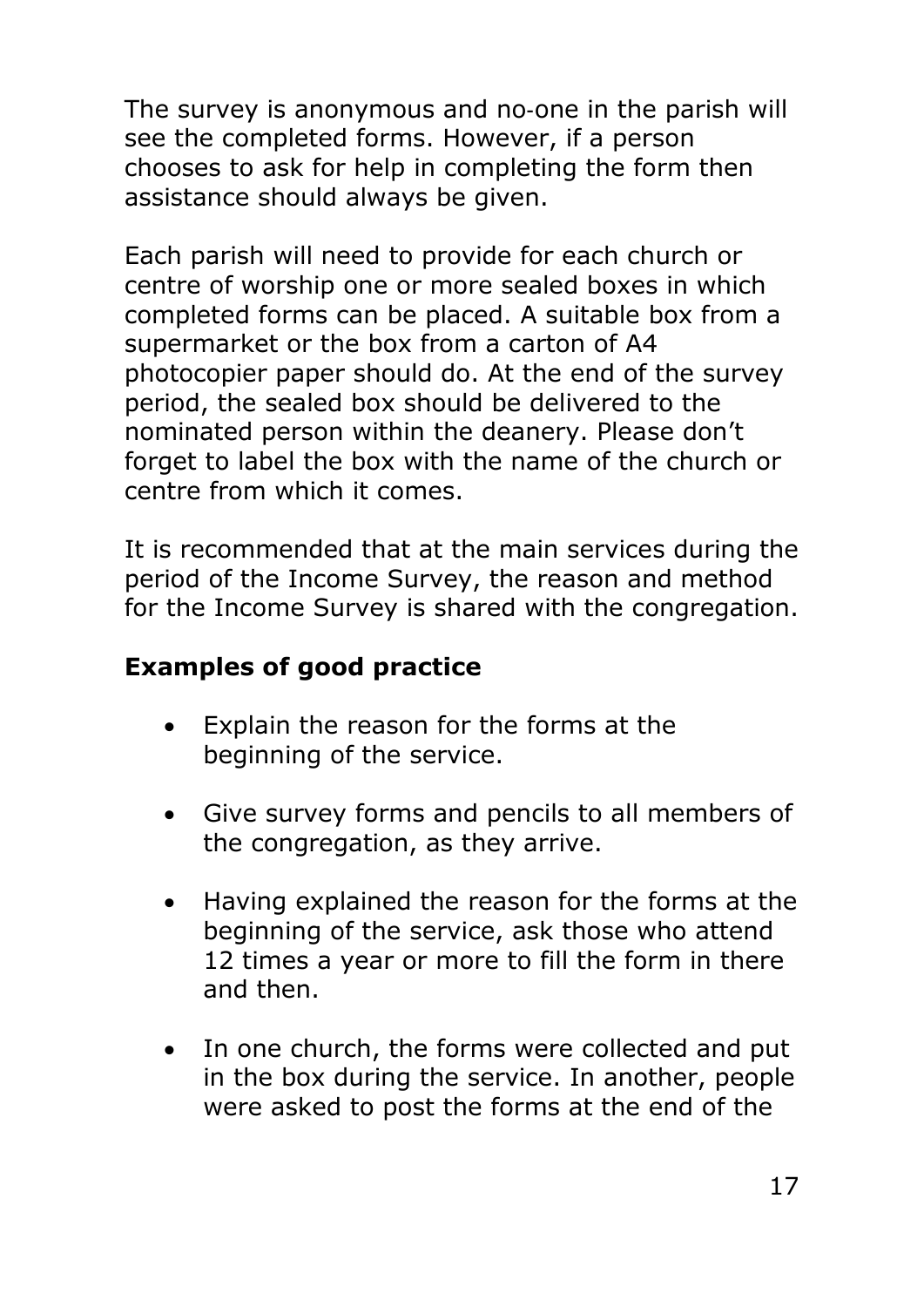service. This ensured a very high response rate and positive comments.

- Collecting the surveys in a sealed box, means it's not clear whether the required 70% response rate has been reached. The Deanery Standing Committee will let you know if your response rate is less than 70%, but some parishes wanted to know more quickly - one churchwarden suggested that each regular attender was given a marble and when they posted the survey in the box they could drop the marble in the jar.
- One parish provides a sheet with numbers 1‐100 written on it and asks people to cross off the next number as they post their form.
- In advance of the Census and Survey, instructions, forms and spreadsheets will be sent to the deanery.
- The Deanery Standing Committee nominate a contact person and inform both the Diocesan Secretary and the parishes who this is.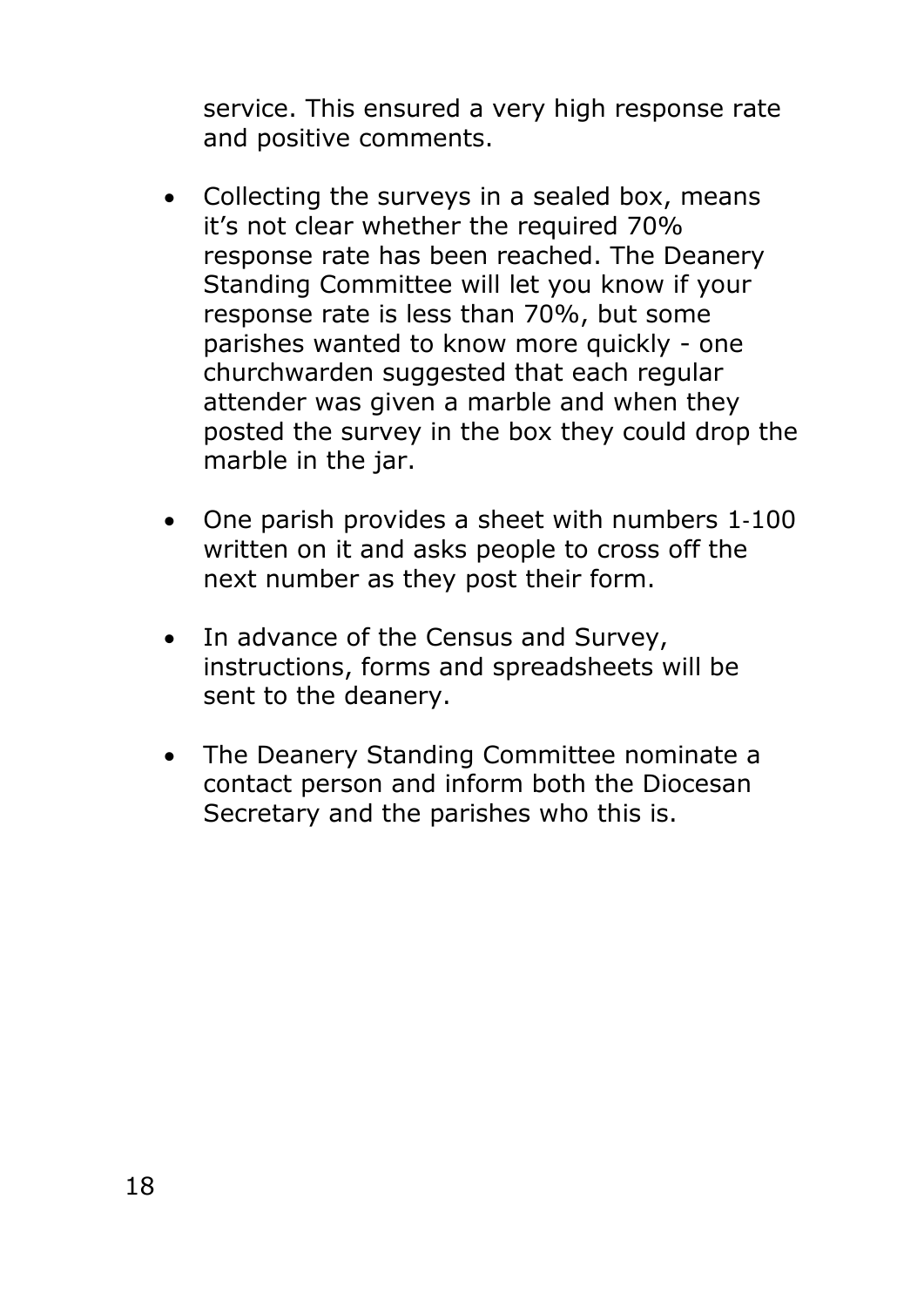# <span id="page-18-0"></span>5 The deanery role

## <span id="page-18-1"></span>5.1 Attendance Census

Parishes submit their completed census forms directly to the diocese.

The attendance figure for each parish or centre of worship in the deanery is recorded and a spreadsheet of all the results is sent to the Area Dean and Lay Chair for verification.

If there are concerns about a parish's return this should be discussed with the parish and a decision made about whether any adjustment is needed.

If a parish disagrees with an adjustment made by the deanery it has the right to appeal.

## <span id="page-18-2"></span>5.2 Income Survey

Parishes deliver their unopened boxes to the nominated person in the deanery.

The survey forms of each parish church or centre of worship is analysed separately.

The total for each income band is entered onto the summary spreadsheet provided.

Completed spreadsheets should be returned to the DBF Finance and IT Department.

For any church or centre of worship where a response of less than 70% of the previous year's Average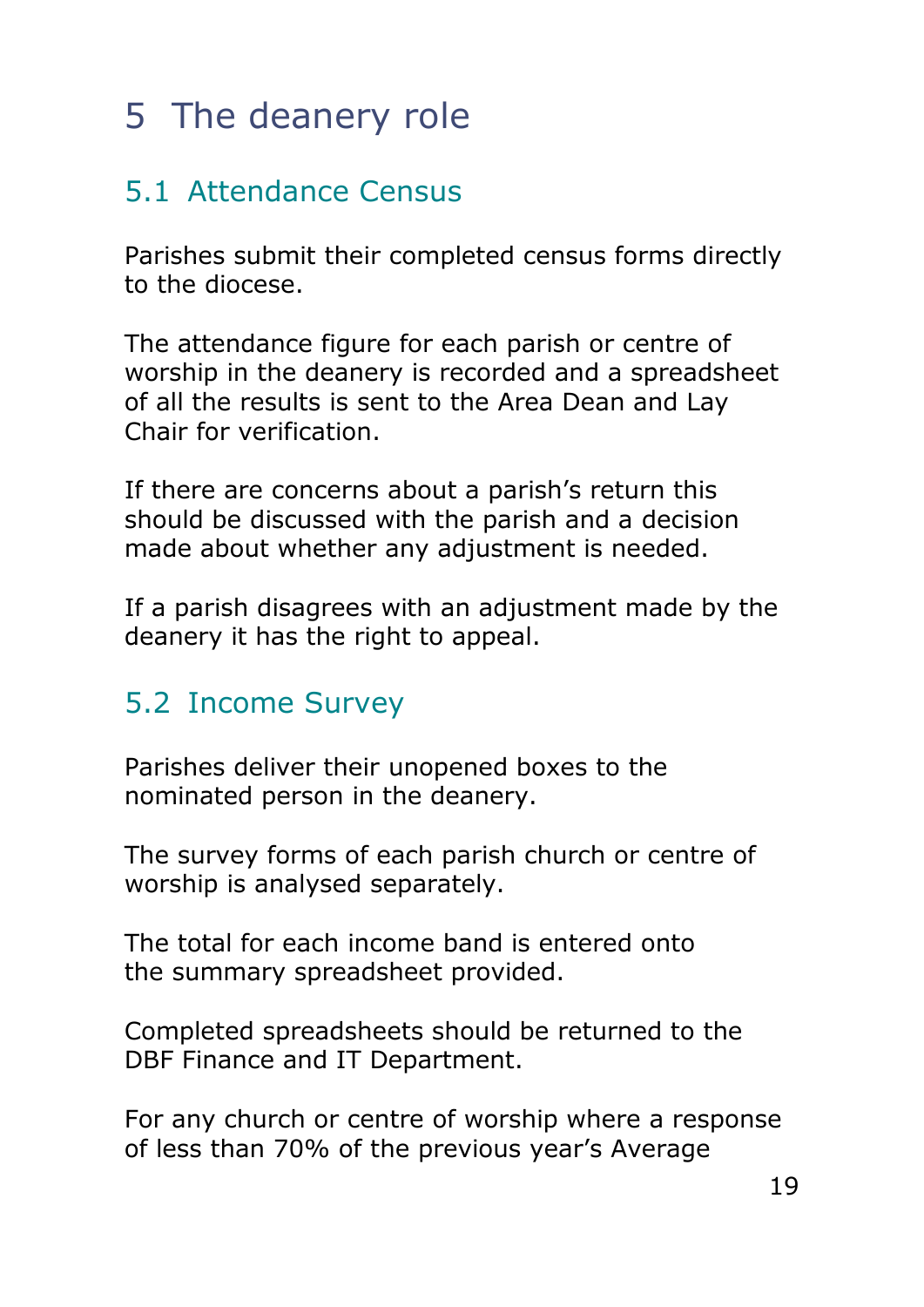Weekly Attendance is recorded, the Deanery Standing Committee should consult with the PCC and Archdeacon and set the Parish Income Points for that parish.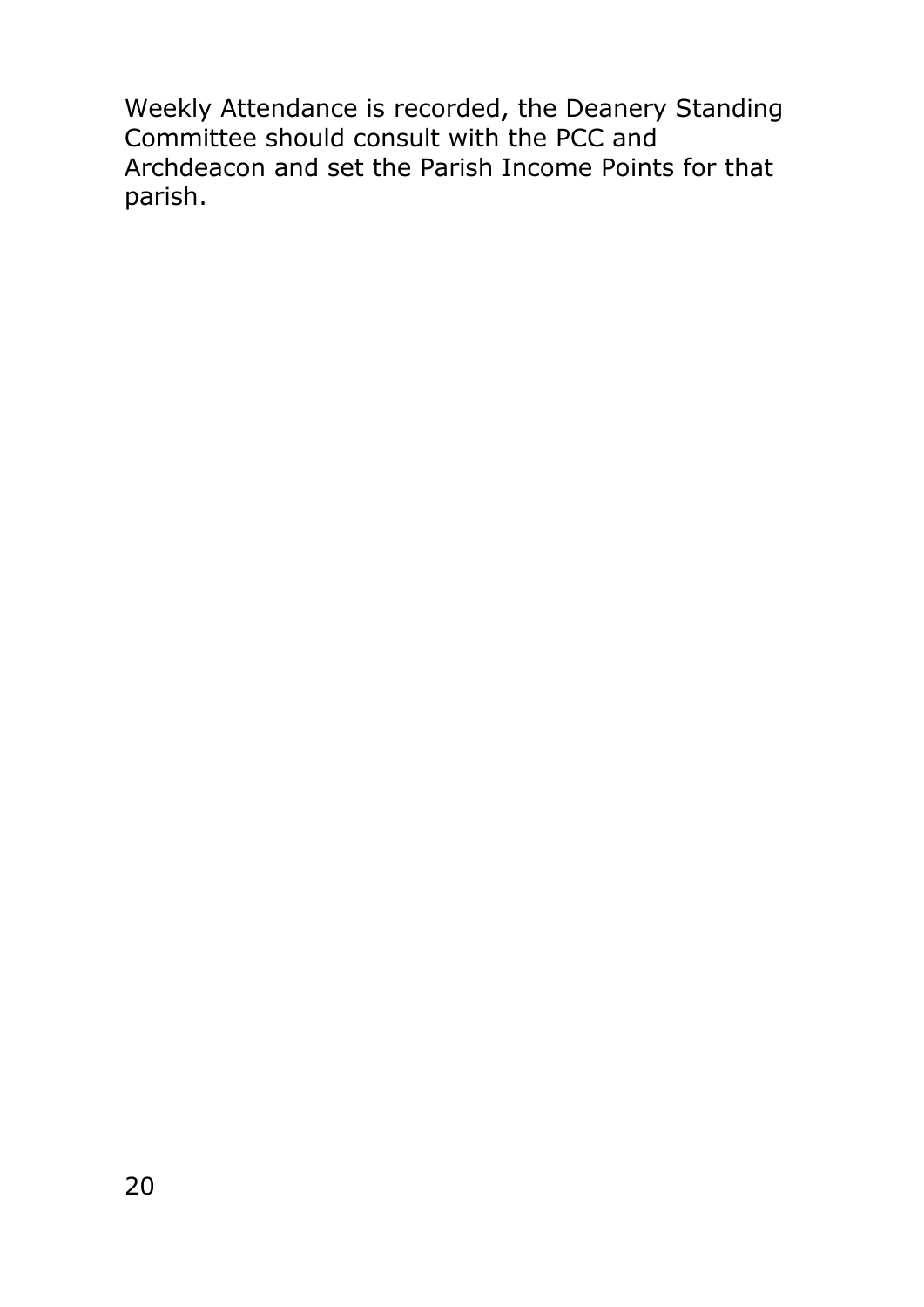# <span id="page-20-0"></span>6 Discussion and Agreement

This section is relevant to parishes that have been selected to have a meeting with the Discussion and Agreement team.

## <span id="page-20-1"></span>6.1 Process Steps

- a. Issue initial Share calculation figures to parishes and review teams
- b. Parish to provide a submission/data before meeting on factors facing the parish and what support they need
- c. Meeting with parish to discuss share issues and reach agreement on a share figure
- d. Record outcome of negotiations and capture notes from meetings
- e. Agreed Share to be formally signed off by the PCC and then confirmed to the Finance Team
- f. Confirmation by Finance Team of agreed Share for three years
- g. Moderation process (if no agreement can be reached)

## <span id="page-20-2"></span>6.2 Reaching Agreement

a. There is an expectation that there will be one meeting that reaches agreement on a proposal for share to be set, which must be approved by the PCC within 4 weeks. There is an option of one further meeting only, as soon as possible after the 28 days, after which the decision of the team is final.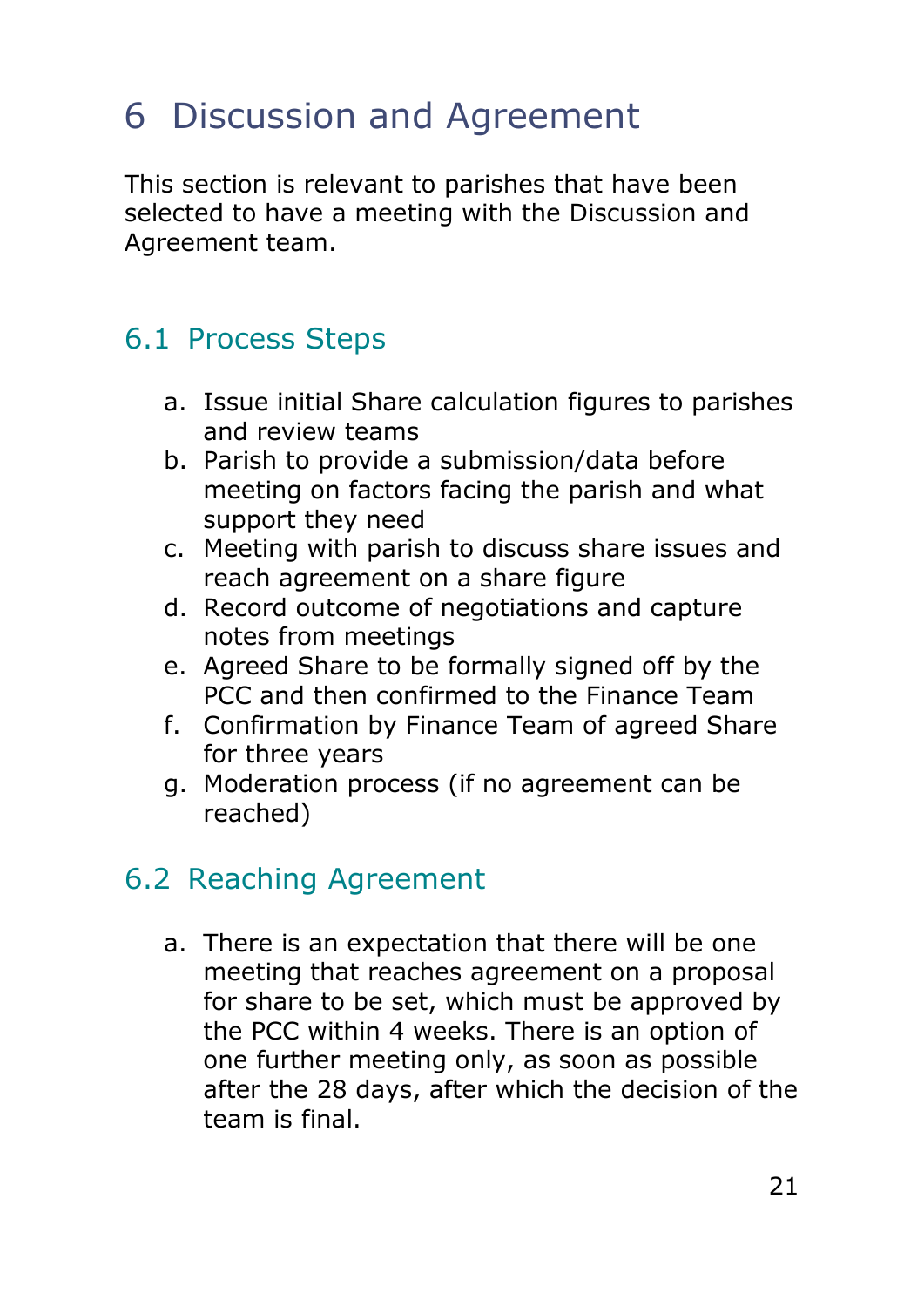- b. If there is no agreement, the assessment will be referred to a Moderator Group for review
- c. If agreement is not possible, the Share figure will revert to the calculated share figure (as at present)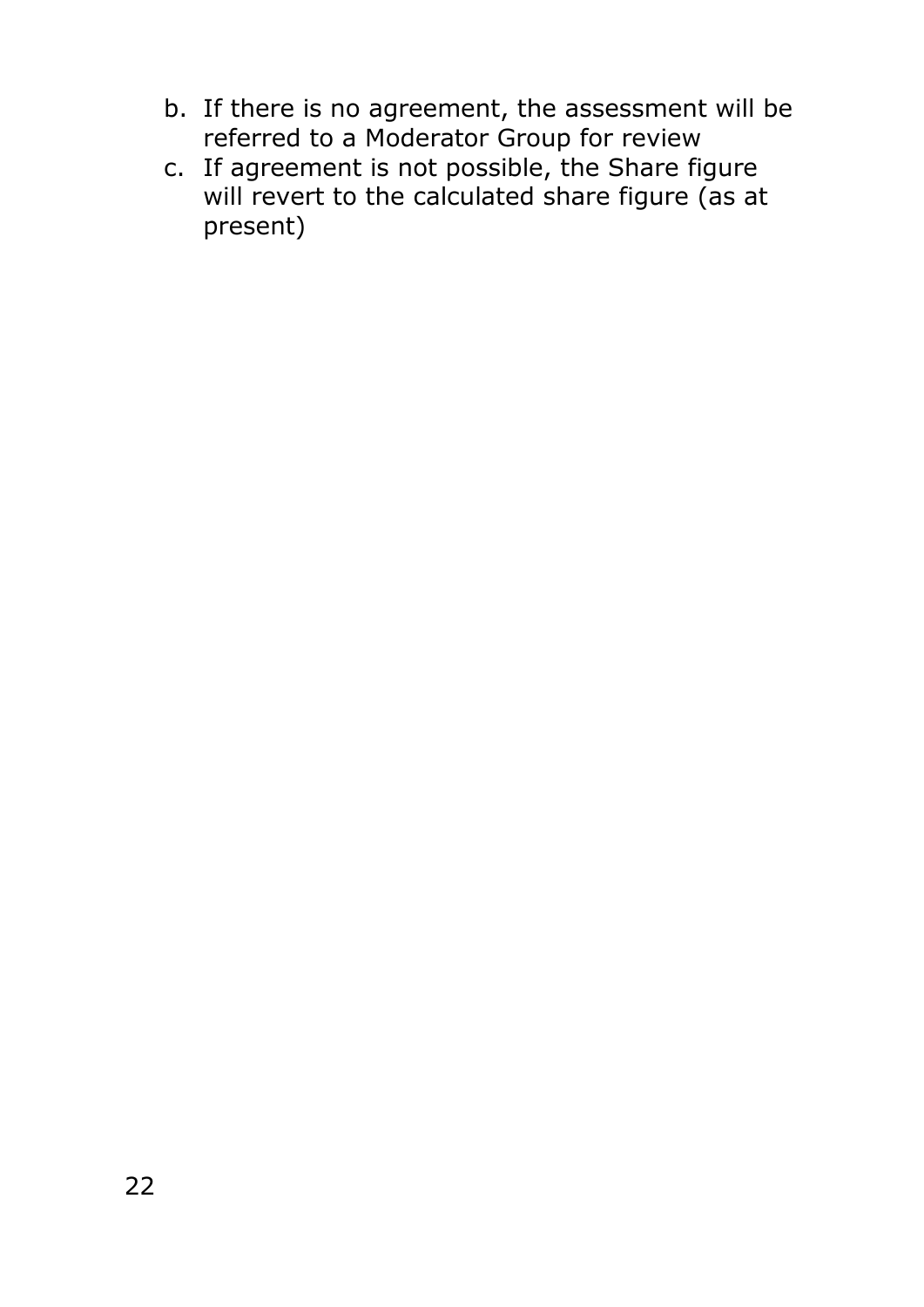# <span id="page-22-0"></span>7 Timetable 2020

The Parish Share assessments for 2020 will be issued in August/September 2019. At this stage a number of parishes will be contacted, offering the opportunity to enter into the Discussion and Agreement process regarding their Parish Share assessment for the period 2020 to 2022.

The outline process for 2020 Parish Share is as follows:

- Initial Share Calculation (August 2019)
- Discussion and Agreement Meetings with parishes (September 2019 – June 2020)
- PCC agrees Share figure
- Finance Team to confirm agreed Share
- Moderation of figures (if required)

In September 2019 we will be contacting PCCs to undertake the annual attendance and income surveys. This data will then be used for the 2021 assessments.